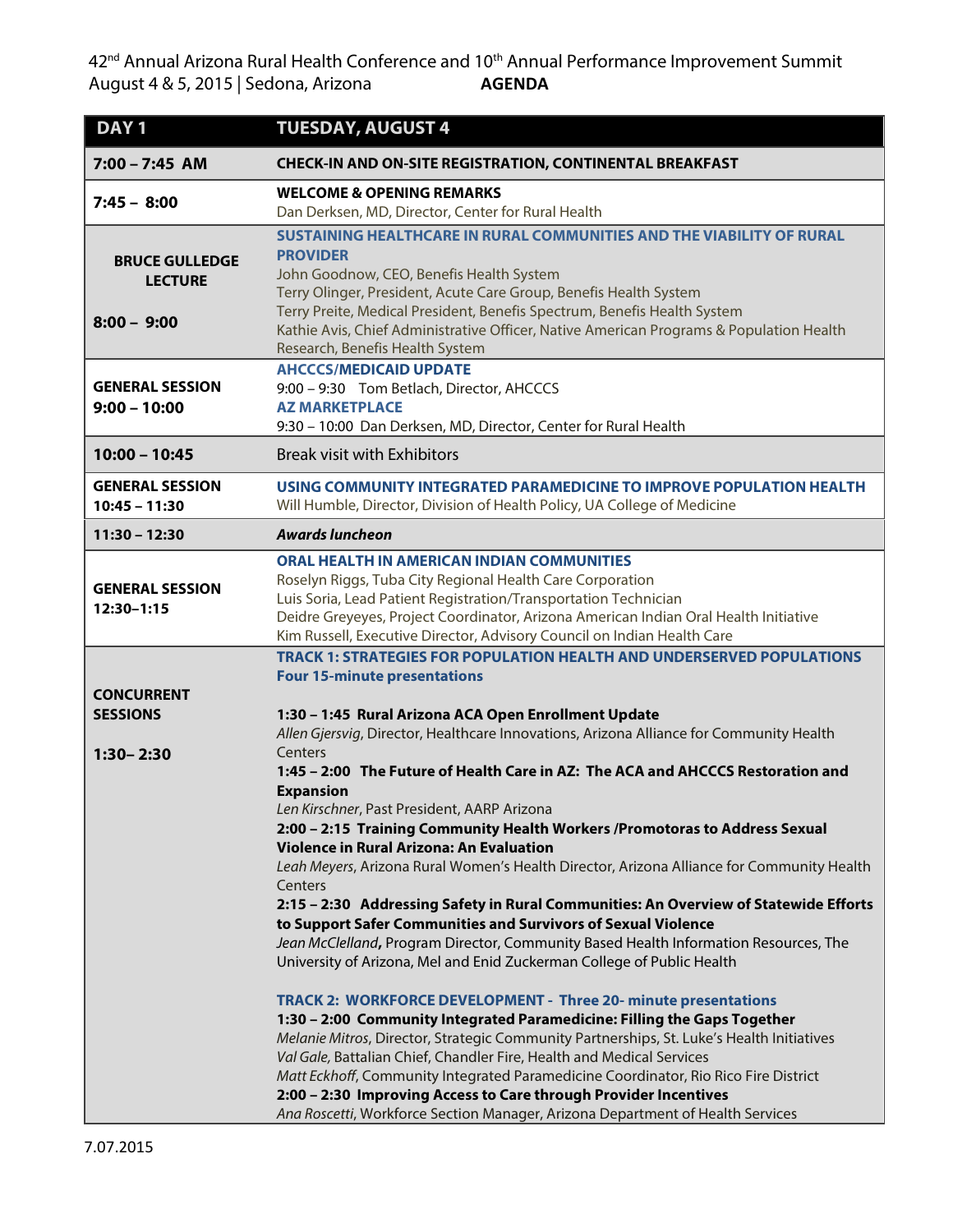|                                |                                                       | <b>TRACK 3: CRITICAL ACCESS HOSPITAL</b>                                                                                          |  |
|--------------------------------|-------------------------------------------------------|-----------------------------------------------------------------------------------------------------------------------------------|--|
|                                |                                                       | 1:30 - 2:30 Integrated Health Care Model                                                                                          |  |
|                                | Roland Knox, CEO, Northern Cochise Community Hospital |                                                                                                                                   |  |
|                                |                                                       | Neal Jensen, Cobre Valley Regional Medical Center                                                                                 |  |
|                                |                                                       | Susan Willis, Executive Director of Network Development, TMC Healthcare                                                           |  |
|                                |                                                       | Luciano Fochesatto, MD, Chief Medical Officer, People's Choice Hospital                                                           |  |
| $2:30 - 2:45$                  |                                                       | <b>Stretch Break - Make your way to the Poster Presentations</b>                                                                  |  |
|                                |                                                       | <b>TRACK 1: STRATEGIES FOR POPULATION HEALTH AND UNDERSERVED POPULATIONS</b>                                                      |  |
| 2:45-3:45                      |                                                       | 1. Community Paramedicine for Rural Communities   Amy McPherson, Student,                                                         |  |
|                                |                                                       | UofA, Mel and Enid Zuckerman College of Public Health                                                                             |  |
| <b>LIGHTNING ROUNDS</b>        |                                                       | 2. Lessons from Cuba for Addressing Health and Human Services in Rural                                                            |  |
| <b>POSTER</b>                  |                                                       | <b>Communities</b>   Jack Beveridge, President and CEO, Empowerment Systems                                                       |  |
| <b>PRESENTATIONS</b>           |                                                       | 3. Passing Booster Seat Policies in the Hualapai Nation: A Cooperative Effort                                                     |  |
|                                |                                                       | Heather Williams, Program Manager, Injury Prevention, Coconino County Health                                                      |  |
|                                |                                                       | Department                                                                                                                        |  |
| <b>Each is 10minutes long;</b> |                                                       | 4. Miami and Ganado Health Assessments - Impacts of the Built Environment on                                                      |  |
| Q&A                            |                                                       | Physical Activity and Community Health   Anissa Jonovich, Community Planner,                                                      |  |
|                                |                                                       | ADHS; Leslie Dornfeld, Principal, PLAN*et Communities PLLC                                                                        |  |
|                                | 5.                                                    | Effects of the Caregiver Experience for Caregivers Living on the Hopi                                                             |  |
|                                |                                                       | Reservation   Felina Cordova, Doctoral Candidate, AIRCH Doctoral Fellow, The<br>University of Arizona                             |  |
|                                |                                                       |                                                                                                                                   |  |
|                                |                                                       | <b>TRACK 2: WORKFORCE DEVELOPMENT</b>                                                                                             |  |
|                                |                                                       | 1. One Physician Assistant Program's Dedication to Medically Underserved                                                          |  |
|                                |                                                       | <b>Communities</b>   Patrick Enking, MS, PA-C, DFAAPA, Director of Clinical Education,                                            |  |
|                                |                                                       | Associate Clinical Professor, Northern Arizona University                                                                         |  |
|                                |                                                       | 2. A Tool to Help Rural Hospitals Find Telemedicine Services to Better Serve Their                                                |  |
|                                |                                                       | <b>Communities</b>   Nancy Rowe, Associate Director, Outreach, Arizona Telemedicine                                               |  |
|                                |                                                       | Program                                                                                                                           |  |
|                                |                                                       | 3. Preparing Emergency Physicians for a Rural (resource limited) Practice                                                         |  |
|                                |                                                       | Environment: BUMC-South Campus Emergency Medicine's Curriculum for                                                                |  |
|                                |                                                       | Rural, Border and Global Health   Bradley Dreifuss, MD, Banner UMC, Assistant                                                     |  |
|                                |                                                       | Professor of Emergency Medicine, Program Director of Rural and Global Programs                                                    |  |
|                                |                                                       | for EM University of Arizona                                                                                                      |  |
|                                |                                                       | 4. A Model for Integrating Medical Spanish into Healthcare Provider Training:                                                     |  |
|                                |                                                       | BUMC-South Campus Emergency Medicine's Curriculum for Medical Spanish                                                             |  |
|                                |                                                       | Bradley Dreifuss, MD, Banner UMC, Assistant Professor of Emergency Medicine,                                                      |  |
|                                |                                                       | Program Director of Rural and Global Programs for EM University of Arizona;                                                       |  |
|                                |                                                       | Anthony Cappa, MD, Chief Resident in Emergency Medicine, University Medical<br>Center South, Emergency Medicine Residency Program |  |
|                                |                                                       | 5. Students Helping Register Everyone - SHARE   Jaymus Lee, Association of Native                                                 |  |
|                                |                                                       | American Medical Students; Eric Lander, Medical Student, UA-Phoenix                                                               |  |
|                                |                                                       | <b>TRACK 3: CRITICAL ACCESS HOSPITALS</b>                                                                                         |  |
|                                |                                                       | 1. Lessons Learned From a Collaborative Compliance Demonstration Project                                                          |  |
|                                |                                                       | Teresa Vincifora, Chief Clinical Officer, Benson Hospital                                                                         |  |
|                                |                                                       | Susan Goodman, RN, JD, Mesch, Clark and Rothschild, PC                                                                            |  |
|                                |                                                       | 2. Initiation of a Multidisciplinary Diabetes Education Program                                                                   |  |
|                                |                                                       | Zafer Genc, Pharmacist, La Paz Regional Hospital                                                                                  |  |
|                                |                                                       | Jennifer Johnston, ICU Case Manager, Floor Nurse                                                                                  |  |
|                                |                                                       | 3. Developing a Surgical Center for Rural Hospitals                                                                               |  |
|                                |                                                       | Jim Tavary, President and CEO, Wickenburg Community Hospital                                                                      |  |
|                                |                                                       | Richard Wedig, Director of Clinic and Surgical Services, Wickenburg Community                                                     |  |
|                                |                                                       | Hospital                                                                                                                          |  |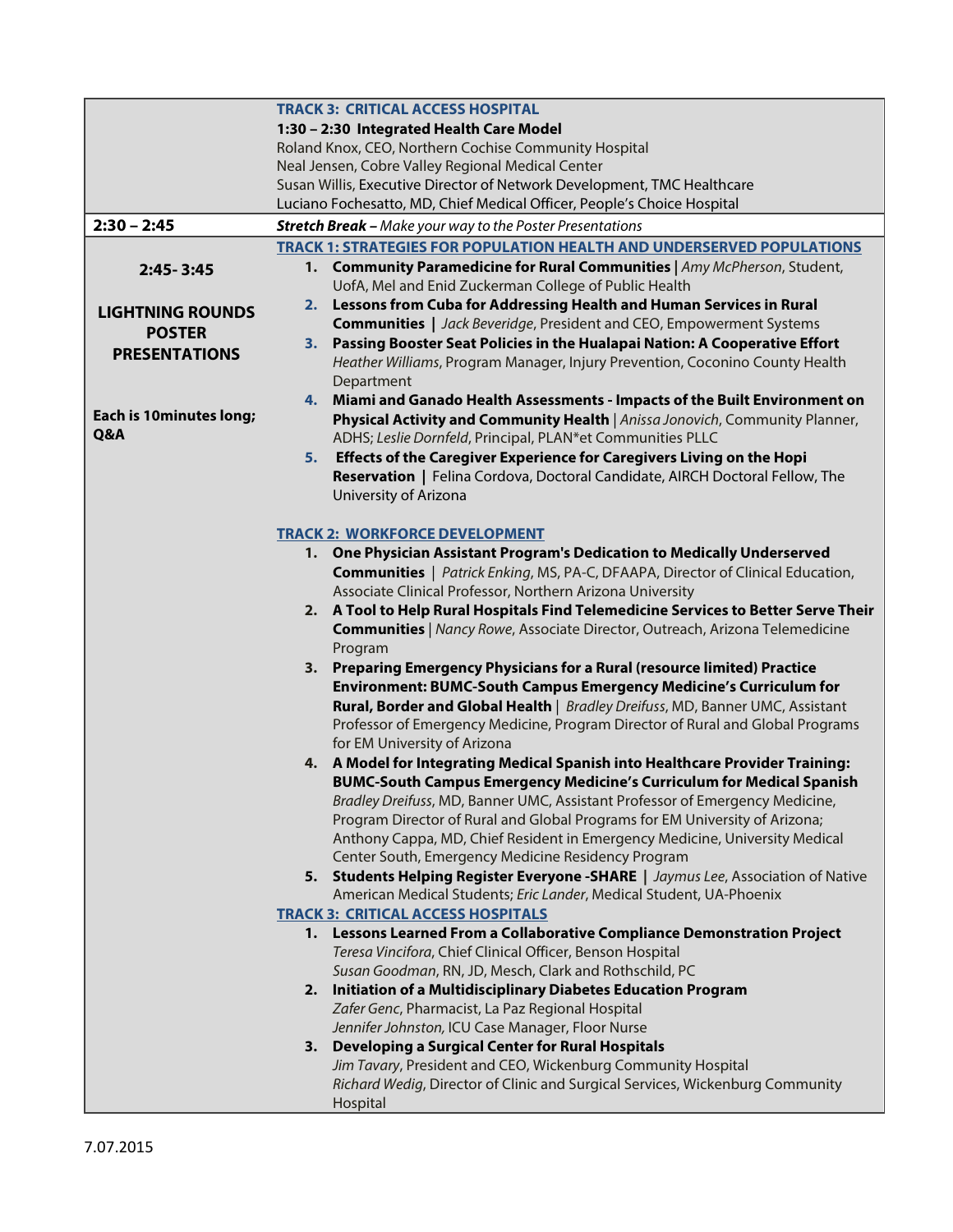|                                          | 4. Performance Improvement at Arizona's Trauma Centers: A Collaborative                                                                                                                                                         |  |  |
|------------------------------------------|---------------------------------------------------------------------------------------------------------------------------------------------------------------------------------------------------------------------------------|--|--|
|                                          | <b>Process</b><br>Joyce Hospodar, Senior Advisor, Rural Program, Center for Rural Health, The<br>University of Arizona, Mel and Enid Zuckerman College of Public Health                                                         |  |  |
| $4:00 - 5:00$                            | ANDREW W. NICHOLS RURAL AND BORDER HEALTH POLICY LECTURE<br>Michael Dupont, Author                                                                                                                                              |  |  |
| 5:00                                     | Adjourn educational activities for the day                                                                                                                                                                                      |  |  |
| $5:00 - 6:00$                            | Meet with Exhibitors Reception                                                                                                                                                                                                  |  |  |
| DAY <sub>2</sub>                         | <b>WEDNESDAY, AUGUST 5</b>                                                                                                                                                                                                      |  |  |
| $7:15 - 8:00$ am                         | <b>Continental Breakfast/Visit with Exhibitors</b>                                                                                                                                                                              |  |  |
| <b>CONCURRENT</b><br><b>SESSIONS</b>     | <b>TRACK 1: STRATEGIES FOR POPULATION HEALTH AND UNDERSERVED POPULATIONS</b><br><b>Two 30-minute presentations</b><br>8:00 - 8:30 Innovative Strategies for Prevention in Addressing the Prescription Opioid<br><b>Epidemic</b> |  |  |
| $8:00 - 9:00$                            | Tomi St. Mars, Chief, Office of Injury Prevention, Arizona Department of Health Services<br>Danielle Dandreaux, Injury and Substance Abuse Prevention Manager, Arizona Department<br>of Health Services                         |  |  |
|                                          | 8:30 - 9:00 Rethinking Rural Sexual Health Services: Three Strategies for Streamlining<br><b>Service Delivery</b>                                                                                                               |  |  |
|                                          | Allie Stender, Program Manager, Coconino County Public Health Services District<br>Mare Schumacher, Epidemiologist, Coconino County Public Health Services District                                                             |  |  |
|                                          | TRACK 2: WORKFORCE DEVELOPMENT   Two 30-minute presentations<br>8:00 - 8:30 Building and Strengthening the Community Health Worker Movement in<br><b>AZ</b>                                                                     |  |  |
|                                          | Floribella Redondo, President and Director, Arizona Community Health Worker Network<br>Yanitza Soto, Manager, Community Health Worker Program, Arizona Department of Health<br>Services                                         |  |  |
|                                          | 8:30 - 9:00 Community Health Workers (CHW) as Integral Members of The Health Care<br>Team: Results from the 2015 Arizona Provider Survey                                                                                        |  |  |
|                                          | Samantha Sabo, Assistant Professor, AZ Prevention Research Center, University of Arizona,<br>Mel and Enid Zuckerman College of Public Health                                                                                    |  |  |
|                                          | TRACK 3: CRITICAL ACCESS HOSPITALS                                                                                                                                                                                              |  |  |
|                                          | 8:00 – 9:00 CAH Metrics and Financial Measures<br>Ann King White, CPA, Partner, BKD CPAs & Advisors                                                                                                                             |  |  |
|                                          | <b>Update from the Health Resources and Services Adminstration</b>                                                                                                                                                              |  |  |
| <b>GENERAL SESSION</b><br>$9:15 - 10:15$ | John Moroney, MD, MPH, Captain, United States Public Health Service, Regional<br>Administrator, San Francisco Regional Office, Region IX, Health Resources and Services<br>Administration                                       |  |  |
| $10:15 - 10:45$                          | <b>Break and Last Opportunity to Visit with Exhibitors</b>                                                                                                                                                                      |  |  |
| <b>CONCURRENT</b><br><b>SESSIONS</b>     | <b>TWO 30-MINUTE PRESENTATIONS</b><br>TRACK 1: STRATEGIES FOR POPULATION HEALTH AND UNDERSERVED POPULATIONS<br>10:45 - 11:15 Teaming up Against Abuse - Arizona's Advocacy Centers                                              |  |  |
| $10:45 - 11:45$                          | Kathy McLaughlin, Executive Director, Arizona Child & Family Advocacy Network                                                                                                                                                   |  |  |

I